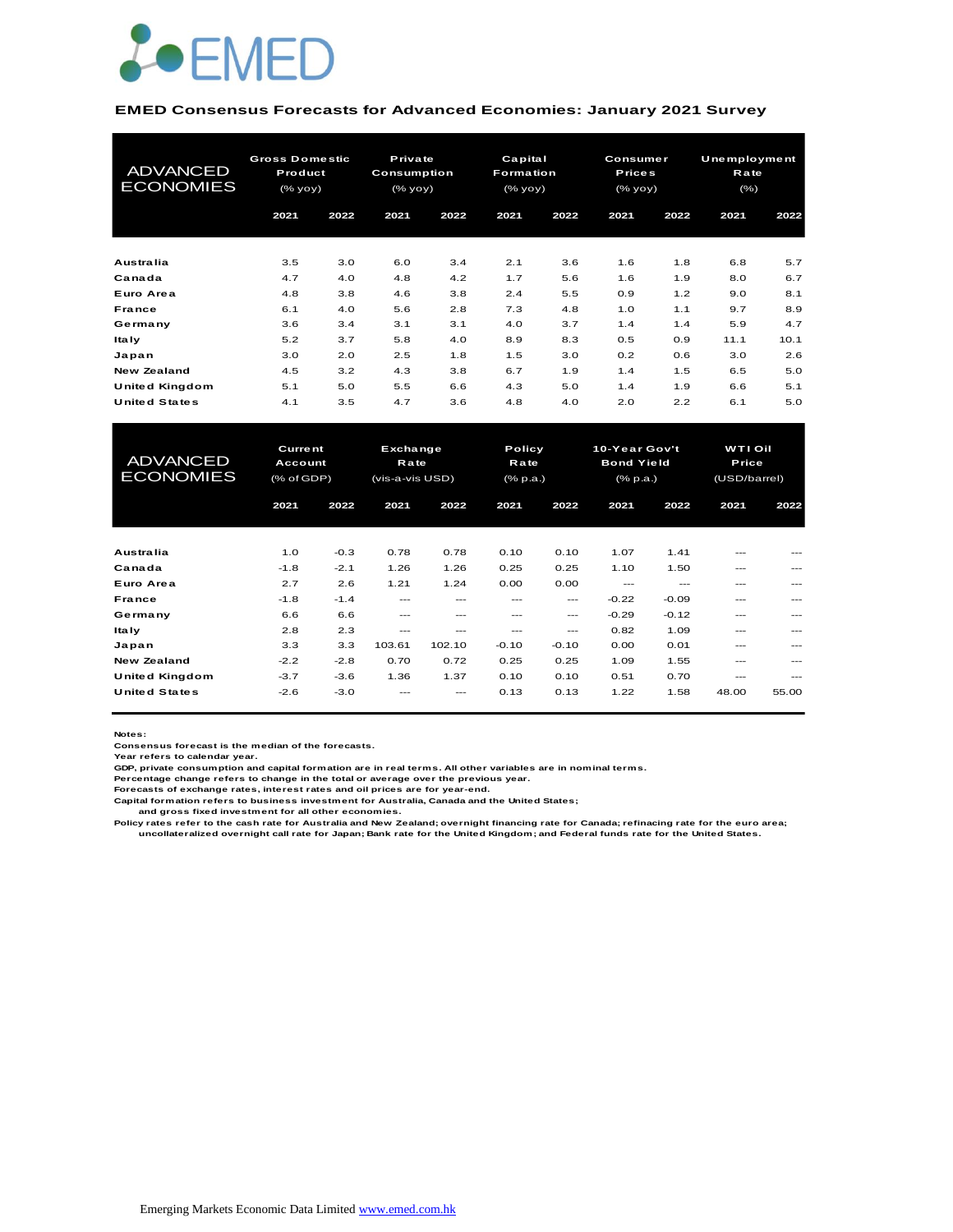

#### **EMED Consensus Forecasts for Emerging Markets: January 2021 Survey**

|                       | <b>Gross Domestic</b> |      | Private     |      |            | <b>Fixed</b><br>Consumer |                                                                                                          |      | <b>Unemployment</b> |      |  |
|-----------------------|-----------------------|------|-------------|------|------------|--------------------------|----------------------------------------------------------------------------------------------------------|------|---------------------|------|--|
| <b>EMERGING</b>       | Product               |      | Consumption |      | Investment |                          | <b>Prices</b>                                                                                            |      | Rate                |      |  |
| <b>MARKETS</b>        | (% yoy)               |      | (% yoy)     |      | (% yoy)    |                          | $(%$ $\sqrt{)$ $\sqrt{)$ $\sqrt{)$ $\sqrt{)$ $\sqrt{)$ $\sqrt{)$ $\sqrt{)$ $\sqrt{)$ $\sqrt{) \sqrt{}}}$ |      | $(\% )$             |      |  |
|                       | 2021                  | 2022 | 2021        | 2022 | 2021       | 2022                     | 2021                                                                                                     | 2022 | 2021                | 2022 |  |
|                       |                       |      |             |      |            |                          |                                                                                                          |      |                     |      |  |
| Argentina             | 4.4                   | 2.9  | 3.2         | 3.8  | 0.2        | 4.4                      | 42.6                                                                                                     | 40.0 | 12.2                | 11.3 |  |
| <b>Brazil</b>         | 3.8                   | 2.7  | 2.6         | 1.6  | 6.2        | 2.9                      | 3.9                                                                                                      | 3.5  | 13.0                | 12.0 |  |
| Chile                 | 4.8                   | 3.9  | 6.5         | 3.8  | 8.5        | 7.9                      | 3.0                                                                                                      | 3.0  | 10.4                | 9.5  |  |
| China                 | 8.3                   | 5.2  | 8.8         | 6.3  | 6.8        | 4.0                      | 2.0                                                                                                      | 2.3  | 3.9                 | 4.0  |  |
| Colombia              | 5.0                   | 4.0  | 2.5         | 3.9  | 11.3       | 5.2                      | 2.3                                                                                                      | 3.0  | 14.0                | 12.9 |  |
| <b>Czech Republic</b> | 3.2                   | 4.5  | 3.1         | 6.2  | 2.6        | 7.7                      | 2.3                                                                                                      | 2.0  | 3.5                 | 3.2  |  |
| <b>Hong Kong</b>      | 4.7                   | 3.5  | 4.8         | 4.8  | 7.9        | 5.8                      | 1.5                                                                                                      | 2.0  | 4.6                 | 4.0  |  |
| Hungary               | 4.6                   | 4.9  | 2.4         | 4.7  | $-1.7$     | 8.3                      | 3.3                                                                                                      | 3.3  | 4.8                 | 3.8  |  |
| India*                | $-8.6$                | 9.0  | $-9.5$      | 8.0  | $-16.7$    | 13.2                     | 6.3                                                                                                      | 4.5  | 5.2                 | 5.0  |  |
| Indonesia             | 5.1                   | 5.1  | 5.7         | 6.2  | 5.2        | 5.5                      | 2.5                                                                                                      | 3.2  | 6.3                 | 5.6  |  |
| <b>Malaysia</b>       | 6.5                   | 5.6  | 9.6         | 4.3  | 10.6       | 3.0                      | 1.8                                                                                                      | 2.1  | 3.6                 | 3.2  |  |
| <b>Mexico</b>         | 3.9                   | 2.8  | 3.1         | 3.7  | 6.2        | 2.7                      | 3.4                                                                                                      | 3.5  | 5.0                 | 4.5  |  |
| <b>Philippines</b>    | 7.5                   | 7.1  | 4.1         | 5.5  | 7.0        | 10.3                     | 2.9                                                                                                      | 3.1  | 7.1                 | 6.6  |  |
| Poland                | 3.8                   | 4.2  | 4.2         | 6.6  | 1.9        | 10.5                     | 2.5                                                                                                      | 2.8  | 4.9                 | 4.8  |  |
| Russia                | 2.7                   | 2.6  | 2.5         | 2.3  | 3.0        | 5.0                      | 3.8                                                                                                      | 3.9  | 5.2                 | 5.1  |  |
| Singapore             | 5.2                   | 3.7  | 6.5         | 3.3  | 11.5       | 7.8                      | 0.8                                                                                                      | 1.2  | 2.7                 | 2.3  |  |
| South Korea           | 3.2                   | 2.7  | 2.7         | 2.0  | 2.4        | 3.5                      | 1.0                                                                                                      | 1.5  | 3.9                 | 3.8  |  |
| <b>Taiwan</b>         | 3.6                   | 3.0  | 2.8         | 1.8  | 3.3        | 1.2                      | 1.0                                                                                                      | 1.2  | 3.7                 | 3.6  |  |
| <b>Thailand</b>       | 4.4                   | 4.3  | 1.8         | 2.4  | 4.6        | 3.1                      | 1.0                                                                                                      | 1.2  | 1.6                 | 1.4  |  |
| Turkey                | 4.2                   | 4.1  | 4.2         | 2.4  | 7.1        | 8.3                      | 11.5                                                                                                     | 10.0 | 13.4                | 10.8 |  |

|                       |                  | <b>Money</b>                             |                                                                    | <b>Merchandise</b> | <b>Merchandise</b>                  |                                     | Current        |        | <b>Exchange</b> |        |
|-----------------------|------------------|------------------------------------------|--------------------------------------------------------------------|--------------------|-------------------------------------|-------------------------------------|----------------|--------|-----------------|--------|
| <b>EMERGING</b>       | <b>Supply M2</b> |                                          | <b>Exports</b>                                                     |                    | <b>Imports</b>                      |                                     | <b>Account</b> |        | Rate            |        |
| <b>MARKETS</b>        | (% yoy)          |                                          | $(% \mathsf{Y}^{\prime }\mathsf{Y}^{\prime }\mathsf{Y}^{\prime })$ |                    | $(%$ (% yoy)                        |                                     | (% of GDP)     |        | (vis-a-vis USD) |        |
|                       | 2021             | 2022                                     | 2021                                                               | 2022               | 2021                                | 2022                                | 2021           | 2022   | 2021            | 2022   |
|                       |                  |                                          |                                                                    |                    |                                     |                                     |                |        |                 |        |
|                       |                  |                                          |                                                                    |                    |                                     |                                     |                |        |                 |        |
| Argentina             | 42.0             | $---$                                    | 3.7                                                                | $\cdots$           | 6.5                                 | $---$                               | 1.8            | 1.8    | 115.68          | 135.00 |
| <b>Brazil</b>         | 9.0              | $\qquad \qquad \cdots$                   | 9.8                                                                | 3.6                | 10.0                                | 3.8                                 | $-0.5$         | $-1.0$ | 5.20            | 4.89   |
| Chile                 | 9.0              | $---$                                    | 6.0                                                                | $\frac{1}{2}$      | 10.0                                | $\frac{1}{2}$                       | $-0.9$         | $-1.1$ | 750             | 746    |
| China                 | 9.0              | 8.3                                      | 6.6                                                                | 4.6                | 8.1                                 | 5.6                                 | 1.1            | 0.7    | 6.50            | 6.30   |
| Colombia              | 6.4              | ---                                      | $-1.7$                                                             | $\cdots$           | 0.5                                 | $\hspace{0.05cm}---\hspace{0.05cm}$ | $-3.6$         | $-3.1$ | 3653            | 3647   |
| <b>Czech Republic</b> | $\cdots$         | $\hspace{0.05cm} \ldots \hspace{0.05cm}$ | 17.7                                                               | 16.0               | 16.7                                | 14.8                                | 0.3            | 1.0    | 22.5            | 18.2   |
| <b>Hong Kong</b>      | 6.5              | 5.0                                      | 4.1                                                                | 3.7                | 4.8                                 | 4.5                                 | 4.0            | 3.3    | 7.77            | 7.80   |
| Hungary               | $---$            | $\sim$ $\sim$                            | $---$                                                              | $\frac{1}{2}$      | $\frac{1}{2}$                       | $\frac{1}{2}$                       | $-1.0$         | $-0.6$ | 301             | 272    |
| India*                | $---$            | $\hspace{0.05cm} \ldots$                 | $-10.5$                                                            | 9.9                | $-26.3$                             | 15.3                                | 0.5            | $-1.0$ | 74              | 74     |
| Indonesia             | $---$            | $---$                                    | 3.0                                                                | 5.8                | 1.4                                 | 12.4                                | $-2.4$         | $-2.1$ | 14325           | 12750  |
| Malaysia              | $---$            | ---                                      | $---$                                                              | $\cdots$           | $\hspace{0.05cm}---\hspace{0.05cm}$ | ---                                 | 2.6            | 2.8    | 4.20            | 4.03   |
| <b>Mexico</b>         | 9.1              | ---                                      | 12.6                                                               | 5.9                | 13.1                                | 6.0                                 | 0.9            | $-0.1$ | 21.4            | 20.5   |
| <b>Philippines</b>    | $---$            | $---$                                    | 1.9                                                                | 10.2               | 6.4                                 | 22.7                                | $-1.0$         | 2.5    | 49.1            | 49.7   |
| <b>Poland</b>         | $\frac{1}{2}$    | ---                                      | $\overline{a}$                                                     | $\frac{1}{2}$      | $---$                               | $\frac{1}{2}$                       | 2.5            | 1.3    | 3.76            | 2.98   |
| Russia                | 10.0             | ---                                      | 5.6                                                                | 3.5                | 10.7                                | 3.5                                 | 2.5            | 2.8    | 72.0            | 68.4   |
| Singapore             | $\frac{1}{2}$    | ---                                      | $\cdots$                                                           | $\cdots$           | $---$                               | $\hspace{0.05cm}---\hspace{0.05cm}$ | 17.0           | 29.4   | 1.35            | 1.34   |
| South Korea           | 9.0              | $\hspace{0.05cm} \ldots$                 | 4.1                                                                | 4.6                | 4.3                                 | 4.8                                 | 3.9            | 4.2    | 1080            | 1081   |
| Taiwan                | 4.9              | 4.2                                      | 5.9                                                                | 4.4                | 5.4                                 | 4.2                                 | 11.8           | 11.5   | 28.8            | 27.3   |
| <b>Thailand</b>       | $---$            | ---                                      | 4.0                                                                | 7.3                | 5.6                                 | 9.2                                 | 3.6            | 5.5    | 30.0            | 29.6   |
| Turkey                | 18.0             | ---                                      | 8.2                                                                | $---$              | 1.8                                 | ---                                 | $-3.1$         | $-2.6$ | 7.79            | 7.61   |
|                       |                  |                                          |                                                                    |                    |                                     |                                     |                |        |                 |        |

**Notes:** 

**Consensus forecast is the median of the forecasts.**

**Year refers to calendar year except for India for which fiscal year (April to March) is used.**

**GDP, private consumption and fixed investment are in real terms. All other variables are in nominal terms.**

**Percentage change refers to change in the total or average over the previous year, except for money supply growth which is** 

 **based on year-end figures.**

**Forecasts of exchange rates and interest rates are for year-end.**

**\*Forecasts for India are FY20/21 and FY21/22**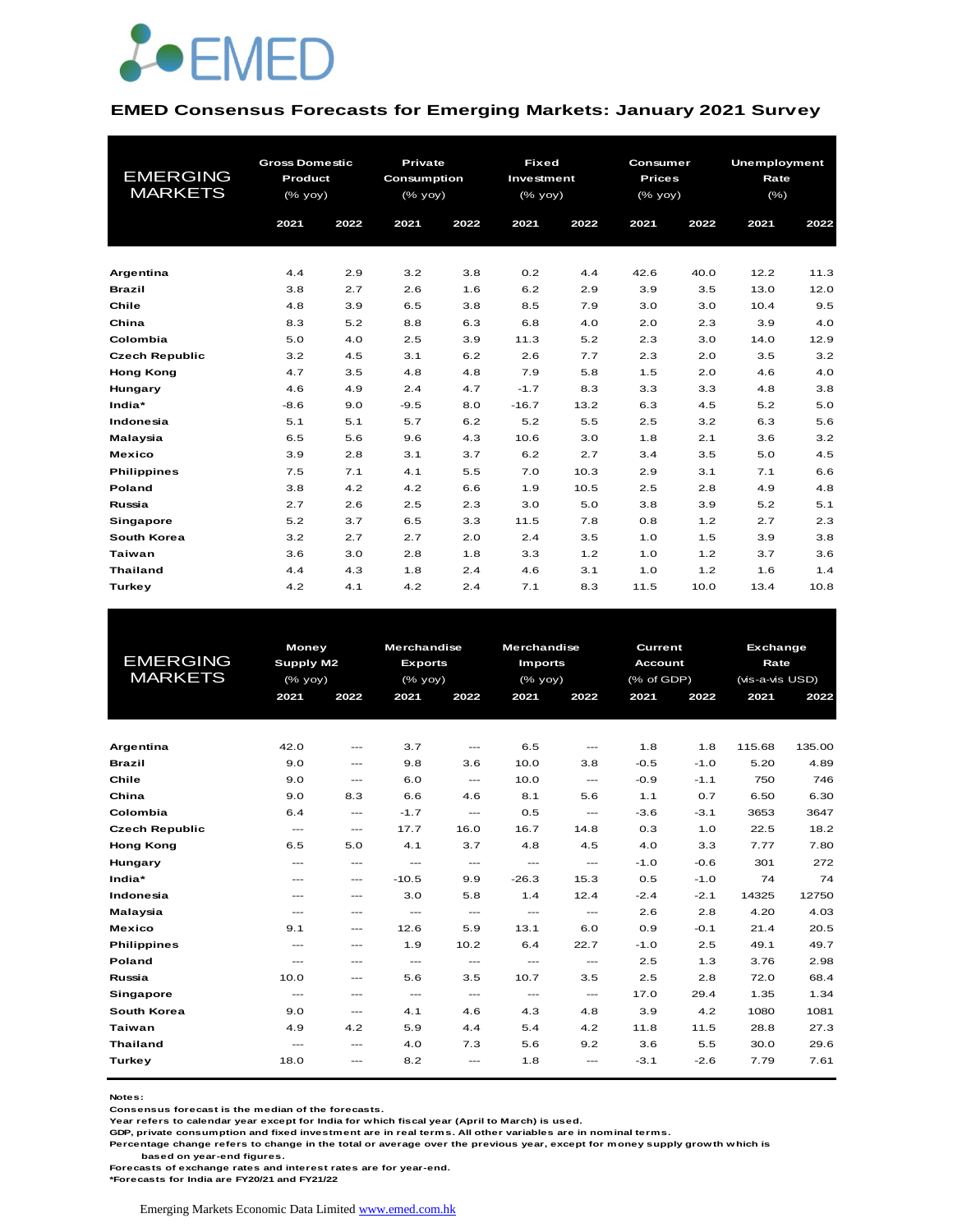## **JOEMED**

#### **EMED Consensus Forecasts for the United States: January 2021 Survey**

| <b>UNITED STATES</b>                | <b>Gross Domestic</b><br>Product<br>(% yoy) |      | <b>Consumer</b><br><b>Prices</b><br>(% yoy) |      | UNITED STATES                  |      | <b>Gross Domestic</b><br><b>Product</b><br>(% yoy) |      | <b>Consumer</b><br><b>Prices</b><br>(% yoy) |  |
|-------------------------------------|---------------------------------------------|------|---------------------------------------------|------|--------------------------------|------|----------------------------------------------------|------|---------------------------------------------|--|
|                                     | 2021                                        | 2022 | 2021                                        | 2022 |                                | 2021 | 2022                                               | 2021 | 2022                                        |  |
| <b>ABN AMRO</b>                     | 3.2                                         | ---  | 1.9                                         | ---  | <b>NAR</b>                     | 4.0  | ---                                                | 1.8  |                                             |  |
| <b>Action Economics</b>             | 4.8                                         | ---  | 2.5                                         | ---  | <b>National Bank of Canada</b> | 3.8  | 3.5                                                | 2.3  | 2.3                                         |  |
| <b>Bank Julius Baer</b>             | 3.5                                         | ---  | 1.7                                         | ---  | <b>NIESR</b>                   | 3.3  | ---                                                | 1.4  | ---                                         |  |
| <b>BayernLB</b>                     | 3.5                                         | ---  | 1.7                                         | ---  | <b>Northern Trust</b>          | 4.3  | ---                                                | 1.1  |                                             |  |
| <b>Berenberg Capital Markets</b>    | 5.0                                         | 4.1  | $2.2\phantom{0}$                            | 2.4  | <b>PNC</b>                     | 3.4  | 3.2                                                | 1.6  | 1.7                                         |  |
| <b>BMO Capital Markets</b>          | 5.0                                         | 4.0  | 2.5                                         | 2.2  | Prometeia                      | 3.7  | 2.6                                                | 1.8  | 2.2                                         |  |
| <b>Capital Economics</b>            | 6.5                                         | 4.0  | 2.5                                         | 2.3  | Royal Bank of Canada           | 4.6  | 3.0                                                | 2.3  | 2.1                                         |  |
| <b>CIBC World Markets</b>           | 4.1                                         | 3.6  | 2.3                                         | 2.3  | <b>RWI</b>                     | 4.1  | 2.9                                                | 1.9  | ---                                         |  |
| <b>Comerica Bank</b>                | 3.9                                         | ---  | 2.5                                         | ---  | <b>Schroders</b>               | 3.8  | ---                                                | 1.6  | ---                                         |  |
| Commerzbank                         | 5.0                                         | 4.0  | 2.0                                         | 2.0  | <b>Scotia Capital</b>          | 5.0  | 3.7                                                | 1.8  | 2.3                                         |  |
| <b>Credit Suisse</b>                | 4.9                                         | 3.5  | 2.3                                         | 2.1  | <b>Societe Generale</b>        | 3.9  | 2.6                                                | 1.8  | 1.9                                         |  |
| Daiwa Institute of Research         | 3.6                                         | 3.3  | 1.7                                         | ---  | <b>Standard &amp; Poor's</b>   | 4.2  | 3.0                                                | 1.9  | 1.8                                         |  |
| Danske Bank                         | 3.3                                         | 3.8  | 1.6                                         | 1.6  | <b>TD Economics</b>            | 4.1  | ---                                                | 2.3  |                                             |  |
| Deka Bank                           | 5.0                                         | 2.9  | 2.0                                         | 2.5  | University of Michigan - RSQE  | 4.2  | ---                                                | 2.0  | ---                                         |  |
| Desjardins                          | 4.6                                         | 3.7  | 1.9                                         | 2.2  | <b>UOB</b>                     | 2.8  | ---                                                | 1.2  | ---                                         |  |
| <b>DZ Bank</b>                      | 6.0                                         | 3.4  | 2.3                                         | 2.1  | <b>Wells Fargo</b>             | 4.6  | 4.8                                                | 2.2  | 2.2                                         |  |
| <b>Erste Group Bank AG</b>          | 4.2                                         | 2.6  | 2.0                                         | 1.7  |                                |      |                                                    |      |                                             |  |
| <b>Fannie Mae</b>                   | 3.9                                         | ---  | 2.3                                         | ---  |                                |      |                                                    |      |                                             |  |
| <b>First Trust Advisors</b>         | 4.6                                         | 3.2  | 2.5                                         | 3.1  | <b>CONSENSUS</b>               |      |                                                    |      |                                             |  |
| <b>IFO Munich Institute</b>         | 4.1                                         | ---  | 1.4                                         | ---  | Median                         | 4.1  | 3.5                                                | 2.0  | 2.2                                         |  |
| Intesa Sanpaolo                     | 2.9                                         | ---  | 1.9                                         | ---  | Mean                           | 4.2  | 3.5                                                | 2.0  | 2.2                                         |  |
| <b>Kiel Institute</b>               | 3.7                                         | 3.5  | 2.2                                         | 2.1  | High                           | 6.5  | 5.0                                                | 2.5  | 3.1                                         |  |
| <b>Moody's Analytics</b>            | 5.0                                         | 5.0  | 2.0                                         | 2.5  | Low                            | 2.8  | 2.6                                                | 1.1  | 1.6                                         |  |
| <b>Mortgage Bankers Association</b> | 3.7                                         | 2.7  | 2.3                                         | 2.1  | <b>Standard Deviation</b>      | 0.8  | 0.6                                                | 0.4  | 0.3                                         |  |

 *Continues in the next column…*

Emerging Markets Economic Data Limited www.emed.com.hk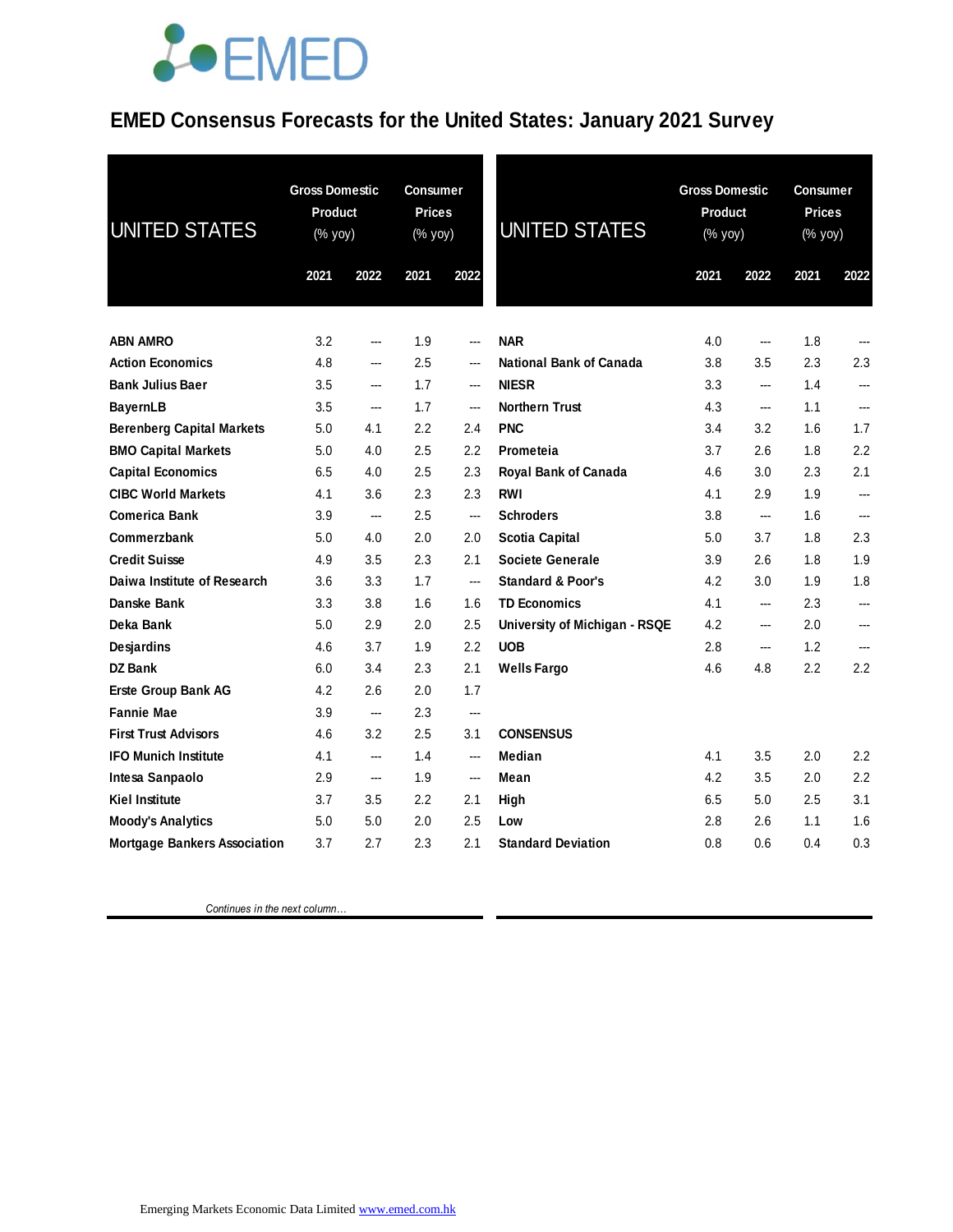## *<u>LOEMED</u>*

#### **EMED Consensus Forecasts for the Euro Area: January 2021 Survey**

| <b>EURO AREA</b>                 | <b>Gross Domestic</b><br><b>Product</b><br>(% yoy) |      | <b>Consumer</b><br><b>Prices</b><br>(% yoy) |      | <b>EURO AREA</b>             | <b>Gross Domestic</b><br><b>Product</b><br>(% yoy) |                   | <b>Consumer</b><br><b>Prices</b><br>(% yoy) |                          |
|----------------------------------|----------------------------------------------------|------|---------------------------------------------|------|------------------------------|----------------------------------------------------|-------------------|---------------------------------------------|--------------------------|
|                                  | 2021                                               | 2022 | 2021                                        | 2022 |                              | 2021                                               | 2022              | 2021                                        | 2022                     |
| <b>ABN AMRO</b>                  | 2.7                                                | ---  | 1.1                                         | ---  | Prometeia                    | 3.9                                                | 3.9               | 0.7                                         | 1.1                      |
| <b>Bank Julius Baer</b>          | 4.8                                                | ---  | 0.7                                         | ---  | Rabobank                     | 3.9                                                | ---               | 1.2                                         | $\overline{\phantom{a}}$ |
| <b>BayernLB</b>                  | 3.9                                                | ---  | 1.2                                         | ---  | <b>Royal Bank of Canada</b>  | 5.0                                                | 2.8               | 0.8                                         | 1.3                      |
| <b>Berenberg Capital Markets</b> | 4.7                                                | 3.9  | 0.8                                         | 1.3  | <b>RWI</b>                   | 6.1                                                | 2.6               | 1.0                                         | 1.3                      |
| <b>BMO Capital Markets</b>       | 5.5                                                | 3.5  | 0.7                                         | 1.0  | <b>Schroders</b>             | 5.0                                                | ---               | 0.8                                         | $\cdots$                 |
| <b>Capital Economics</b>         | 4.0                                                | 4.0  | 0.8                                         | 0.8  | <b>Scotia Capital</b>        | 4.8                                                | 3.3               | 0.9                                         | 1.2                      |
| Commerzbank                      | 5.0                                                | 5.0  | 0.9                                         | 0.1  | <b>Societe Generale</b>      | 4.1                                                | 2.1               | 0.8                                         | 1.2                      |
| <b>Credit Suisse</b>             | 5.0                                                | 4.2  | 0.6                                         | 1.0  | <b>Standard &amp; Poor's</b> | 4.8                                                | 3.9               | 1.0                                         | 1.3                      |
| Danske Bank                      | 4.9                                                | 3.4  | 1.1                                         | 1.1  | <b>TD Economics</b>          | 4.8                                                | ---               | 0.9                                         |                          |
| Deka Bank                        | 4.5                                                | 3.7  | 0.8                                         | 1.2  | <b>UOB</b>                   | 5.2                                                | $\hspace{0.05cm}$ | 0.9                                         | ---                      |
| DZ Bank                          | 3.7                                                | 4.9  | 1.3                                         | 1.1  | <b>Wells Fargo</b>           | 3.2                                                | 3.5               | 0.8                                         | 1.2                      |
| Erste Group Bank AG              | 4.5                                                | 2.5  | 1.0                                         | 1.2  |                              |                                                    |                   |                                             |                          |
| <b>ETLA</b>                      | 4.5                                                | ---  | 1.5                                         | ---  |                              |                                                    |                   |                                             |                          |
| <b>IFO Munich Institute</b>      | 5.1                                                | ---  | 1.0                                         | ---  | <b>CONSENSUS</b>             |                                                    |                   |                                             |                          |
| Intesa Sanpaolo                  | 5.9                                                | ---  | 1.1                                         | ---  | Median                       | 4.8                                                | 3.8               | 0.9                                         | 1.2                      |
| <b>Kiel Institute</b>            | 4.9                                                | 4.0  | 1.7                                         | 1.4  | Mean                         | 4.6                                                | 3.6               | 1.0                                         | 1.1                      |
| <b>Moody's Analytics</b>         | 4.1                                                | 3.9  | 0.8                                         | 1.2  | High                         | 6.1                                                | 5.0               | 1.7                                         | 1.4                      |
| <b>NIESR</b>                     | 4.2                                                | ---  | 0.9                                         | ---  | Low                          | 2.7                                                | 2.1               | 0.6                                         | 0.1                      |
| <b>Northern Trust</b>            | 5.0                                                | ---  | 1.4                                         | ---  | <b>Standard Deviation</b>    | 0.7                                                | 0.8               | 0.3                                         | 0.3                      |

 *Continues in the next column…*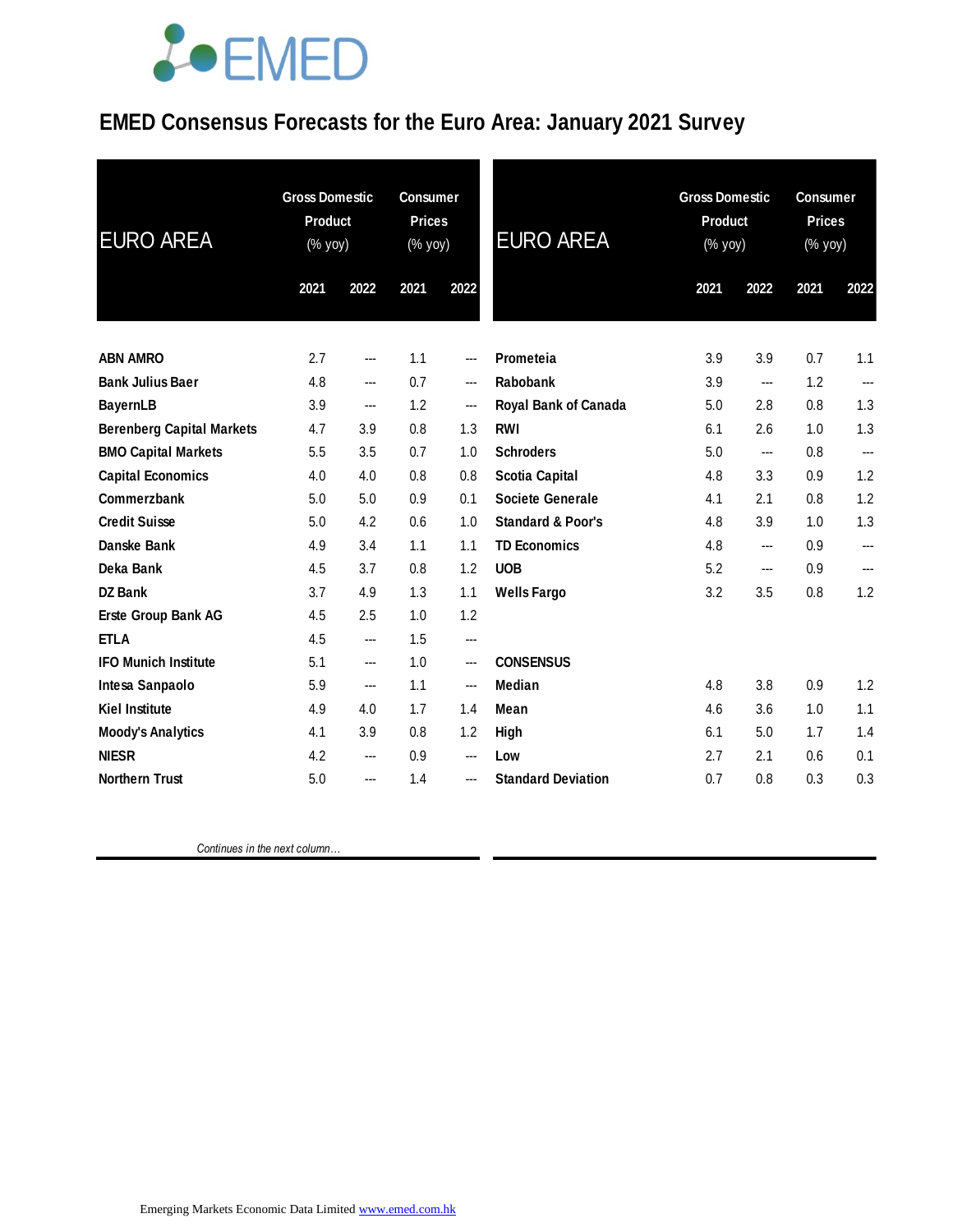# LOEMED

### **EMED Consensus Forecasts for Japan: January 2021 Survey**

| <b>JAPAN</b>                     | <b>Gross Domestic</b><br><b>Product</b><br>(% yoy) |                        | <b>Consumer</b><br><b>Prices</b><br>(% yoy) |                          | <b>JAPAN</b>              | <b>Gross Domestic</b><br><b>Product</b><br>(% yoy) | <b>Consumer</b><br><b>Prices</b><br>(% yoy) |        |      |
|----------------------------------|----------------------------------------------------|------------------------|---------------------------------------------|--------------------------|---------------------------|----------------------------------------------------|---------------------------------------------|--------|------|
|                                  | 2021                                               | 2022                   | 2021                                        | 2022                     |                           | 2021                                               | 2022                                        | 2021   | 2022 |
| <b>ABN AMRO</b>                  | 2.6                                                | ---                    | 0.4                                         | $\qquad \qquad \cdots$   | <b>Northern Trust</b>     | 3.0                                                | ---                                         | 0.3    | ---  |
| <b>Bank Julius Baer</b>          | 2.5                                                | ---                    | 0.1                                         | $\hspace{0.05cm} \ldots$ | Prometeia                 | 4.0                                                | 1.1                                         | 0.4    | 0.6  |
| <b>BayernLB</b>                  | 2.3                                                | $\qquad \qquad \cdots$ | 0.3                                         | $\qquad \qquad \cdots$   | Rabobank                  | 2.5                                                | ---                                         | 0.2    | ---  |
| <b>Berenberg Capital Markets</b> | 3.4                                                | 1.9                    | 0.1                                         | 0.5                      | <b>RWI</b>                | 3.8                                                | ---                                         | 0.4    | ---  |
| <b>BMO Capital Markets</b>       | 3.5                                                | 2.0                    | $-0.4$                                      | 0.5                      | <b>Schroders</b>          | 2.9                                                | ---                                         | $-0.2$ | ---  |
| <b>Capital Economics</b>         | 3.7                                                | 2.3                    | $-0.1$                                      | 0.3                      | <b>Scotia Capital</b>     | 3.0                                                | 1.0                                         | 0.5    | 1.0  |
| Commerzbank                      | 3.5                                                | 2.0                    | 0.1                                         | 0.5                      | <b>Societe Generale</b>   | 4.4                                                | 1.9                                         | 0.4    | 1.4  |
| <b>Credit Suisse</b>             | 1.7                                                | 1.9                    | 0.1                                         | 0.3                      | <b>TD Economics</b>       | 2.4                                                | ---                                         | 0.2    | ---  |
| Daiwa Institute of Research      | 3.2                                                | 2.7                    | $-0.1$                                      | 0.1                      | <b>UOB</b>                | 2.8                                                | ---                                         | 1.1    | ---  |
| Danske Bank                      | 2.7                                                | 2.5                    | 0.3                                         | 0.6                      | <b>Wells Fargo</b>        | 3.2                                                | 2.0                                         | $-0.1$ | 0.6  |
| Deka Bank                        | 3.9                                                | 1.9                    | $-0.4$                                      | 1.3                      |                           |                                                    |                                             |        |      |
| <b>DZ Bank</b>                   | 2.1                                                | 1.9                    | 0.2                                         | 0.4                      |                           |                                                    |                                             |        |      |
| <b>IFO Munich Institute</b>      | 3.3                                                | ---                    | 0.3                                         | $---$                    | <b>CONSENSUS</b>          |                                                    |                                             |        |      |
| Intesa Sanpaolo                  | 3.0                                                | ---                    | 0.2                                         | $---$                    | Median                    | 3.0                                                | 2.0                                         | 0.2    | 0.6  |
| <b>JCER</b>                      | 2.5                                                | 2.2                    | 0.4                                         | 0.3                      | Mean                      | 3.0                                                | 2.0                                         | 0.2    | 0.6  |
| <b>Kiel Institute</b>            | 3.7                                                | 2.0                    | 0.5                                         | 0.8                      | <b>High</b>               | 4.4                                                | 2.9                                         | 1.1    | 1.4  |
| <b>Moody's Analytics</b>         | 2.0                                                | 2.9                    | 0.2                                         | 0.8                      | Low                       | 1.7                                                | 1.0                                         | $-0.4$ | 0.1  |
| <b>NIESR</b>                     | 1.8                                                | ---                    | 0.0                                         | $\qquad \qquad \cdots$   | <b>Standard Deviation</b> | 0.7                                                | 0.5                                         | 0.3    | 0.4  |

 *Continues in the next column…*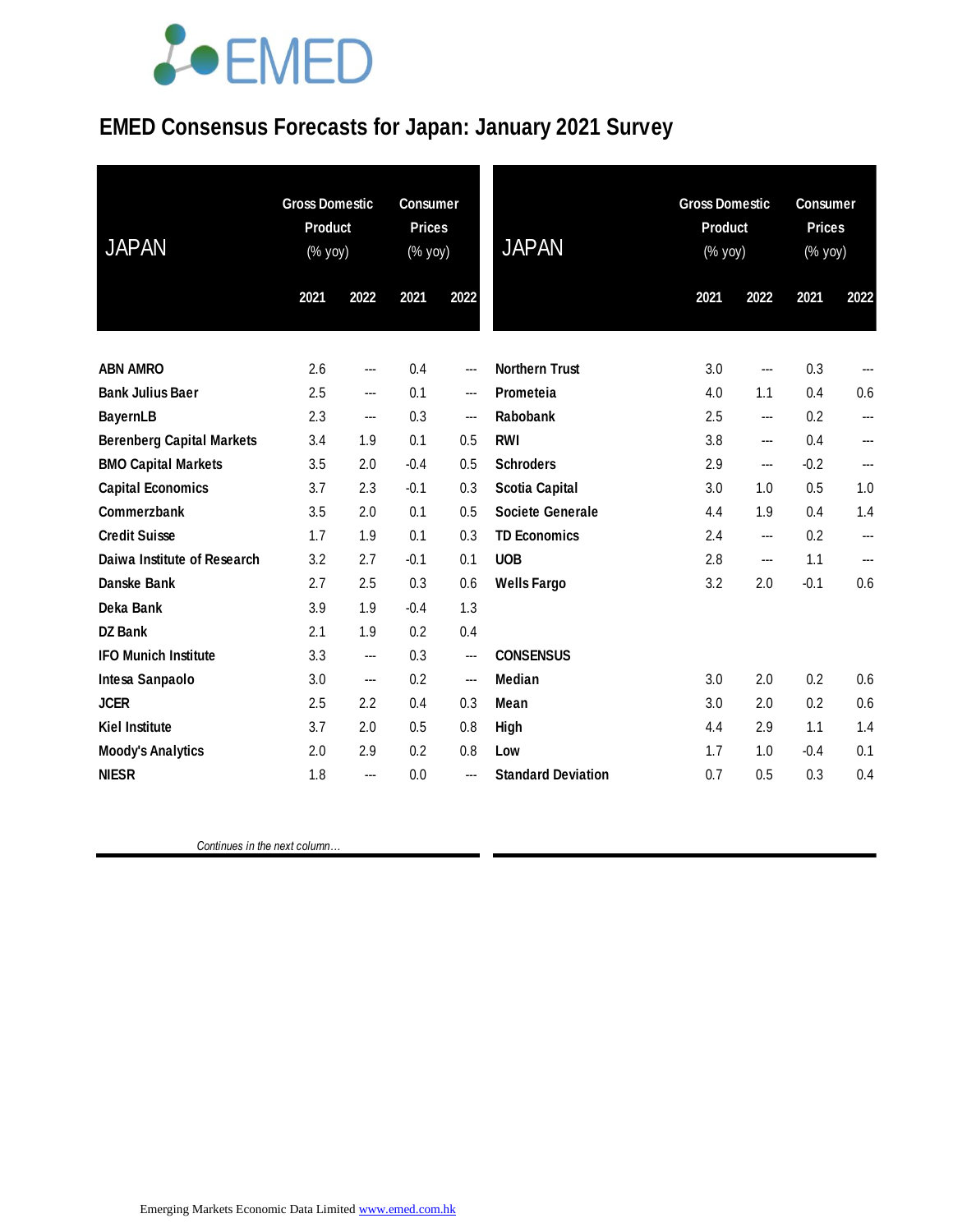# **JOEMED**

### **EMED Consensus Forecasts for China: January 2021 Survey**

| <b>CHINA</b>                     | <b>Gross Domestic</b><br><b>Product</b><br>$(\%$ yoy) |      | <b>Consumer</b><br><b>Prices</b><br>(% yoy) |      | <b>CHINA</b>                 |      | <b>Gross Domestic</b><br><b>Product</b><br>$(% \mathsf{Y}^{\prime }\mathsf{Y}^{\prime }\mathsf{Y}^{\prime })$ |      | <b>Consumer</b><br><b>Prices</b><br>(% yoy) |  |
|----------------------------------|-------------------------------------------------------|------|---------------------------------------------|------|------------------------------|------|---------------------------------------------------------------------------------------------------------------|------|---------------------------------------------|--|
|                                  | 2021                                                  | 2022 | 2021                                        | 2022 |                              | 2021 | 2022                                                                                                          | 2021 | 2022                                        |  |
| <b>ABN AMRO</b>                  | 8.0                                                   | ---  | 2.5                                         | ---  | <b>NIESR</b>                 | 7.6  | ---                                                                                                           | 2.4  |                                             |  |
| <b>Bank Julius Baer</b>          | 9.2                                                   | ---  | 2.4                                         | ---  | <b>Northern Trust</b>        | 4.8  | ---                                                                                                           | 2.4  |                                             |  |
| <b>Bank of East Asia</b>         | 8.6                                                   | 5.3  | 2.0                                         | 2.0  | Rabobank                     | 7.0  | ---                                                                                                           | 3.4  |                                             |  |
| <b>BayernLB</b>                  | 7.5                                                   | ---  | 1.6                                         | ---  | <b>RWI</b>                   | 9.0  | ---                                                                                                           | 3.0  |                                             |  |
| <b>Berenberg Capital Markets</b> | 9.0                                                   | 4.8  | 1.4                                         | 2.2  | <b>Schroders</b>             | 9.0  | ---                                                                                                           | 2.2  | ---                                         |  |
| <b>BMO Capital Markets</b>       | 8.0                                                   | 6.0  | 2.4                                         | 3.0  | <b>Scotia Capital</b>        | 8.3  | 5.9                                                                                                           | 2.0  | 2.6                                         |  |
| <b>Capital Economics</b>         | 10.0                                                  | 4.5  | 1.5                                         | 1.5  | <b>Societe Generale</b>      | 8.5  | 5.0                                                                                                           | 0.6  | 1.7                                         |  |
| Commerzbank                      | 8.0                                                   | 5.0  | 1.4                                         | 2.3  | <b>Standard &amp; Poor's</b> | 7.0  | 5.0                                                                                                           | 1.7  | ---                                         |  |
| <b>Credit Suisse</b>             | 7.1                                                   | 5.2  | 1.1                                         | 1.7  | <b>UOB</b>                   | 8.2  | ---                                                                                                           | 3.0  |                                             |  |
| Daiwa Institute of Research      | 7.5                                                   | 5.5  | 1.8                                         | 2.5  | <b>Wells Fargo</b>           | 7.0  | 3.7                                                                                                           | 2.0  | 2.3                                         |  |
| <b>Danske Bank</b>               | 9.2                                                   | 5.5  | 2.0                                         | 2.5  |                              |      |                                                                                                               |      |                                             |  |
| Deka Bank                        | 9.1                                                   | 5.2  | 1.3                                         | 2.5  |                              |      |                                                                                                               |      |                                             |  |
| <b>DZ Bank</b>                   | 8.8                                                   | 5.4  | 1.8                                         | 2.5  | <b>CONSENSUS</b>             |      |                                                                                                               |      |                                             |  |
| <b>IFO Munich Institute</b>      | 9.7                                                   | ---  | 2.2                                         | ---  | <b>Median</b>                | 8.4  | 5.3                                                                                                           | 2.0  | 2.3                                         |  |
| Intesa Sanpaolo                  | 7.8                                                   | 5.7  | 1.6                                         | 2.2  | Mean                         | 8.3  | 5.2                                                                                                           | 1.9  | 2.3                                         |  |
| JP Morgan                        | 9.2                                                   | 5.5  | 0.9                                         | 2.4  | High                         | 10.0 | 6.0                                                                                                           | 3.4  | 3.3                                         |  |
| <b>Kiel Institute</b>            | 9.2                                                   | 5.9  | 2.0                                         | 2.3  | Low                          | 4.8  | 3.7                                                                                                           | 0.6  | 1.5                                         |  |
| <b>Moody's Analytics</b>         | 8.7                                                   | 4.6  | 1.6                                         | 3.3  | <b>Standard Deviation</b>    | 1.1  | 0.6                                                                                                           | 0.6  | 0.4                                         |  |

 *Continues in the next column…*